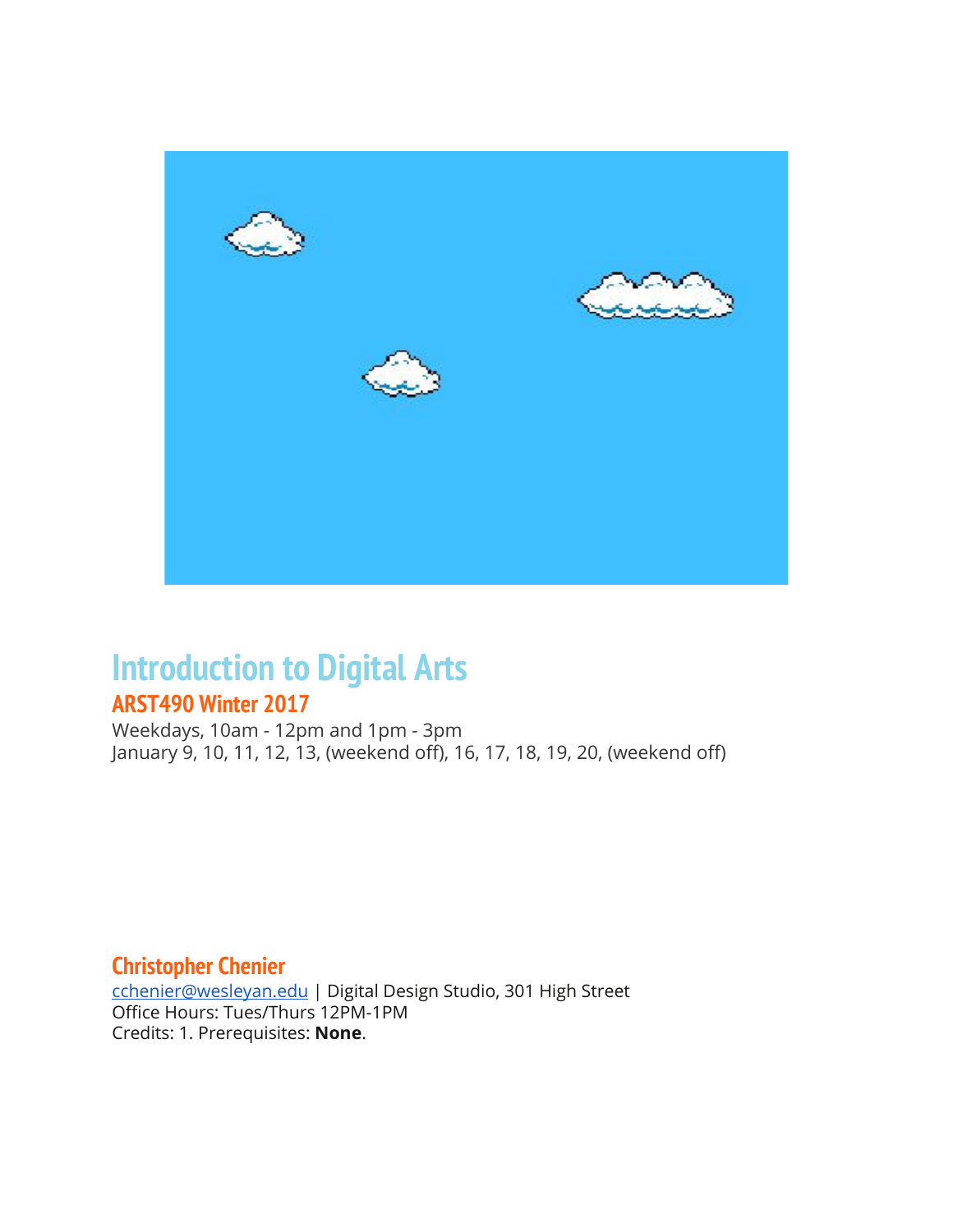# **Course Description:**

This course introduces students to the digital arts: a loose collection of practices and approaches to art drawn together by a shared interest in digital culture, computational media and computer-based art production. While developing the critical and formal skills to thoughtfully engage problems in contemporary art, students will learn to create and communicate ideas *visually* and *digitally*. We will use a range of creative software platforms to achieve this. Sessions will emphasize the uses of software (Adobe Creative Suite and others) for project development, prototyping, and experimentation. Students will receive training on and access to rapid prototyping and digital fabrication tools.

## **Goals:**

- 1. Students will conceive, plan, execute, and present original digital artworks.
- 2. Students will become independent agents in learning new creative skills and processes.
- 3. Students will think creatively and critically about the role of digital culture and technology in contemporary art and design.
- 4. Students will become *critical makers* through an iterative, hands-on learning process that validates *making* and *doing* as key forms of intelligence and meditation today.

# **Requirements:**

## **Projects**

Students will execute a series of projects. These include three short, skills-based projects and four major "Milestone Projects," including:

Project 1: *Speculate, Nudge, Persuade* Illustrate a fictional promotional campaign for an idea or object of your choosing. Project 2: *GIFest 2017* Create a GIF or a series of GIFs. Project 3: *Image/Objects* Create an image, object, or installation blurring distinctions of materiality and visuality. Project 4: Self-directed and synthetic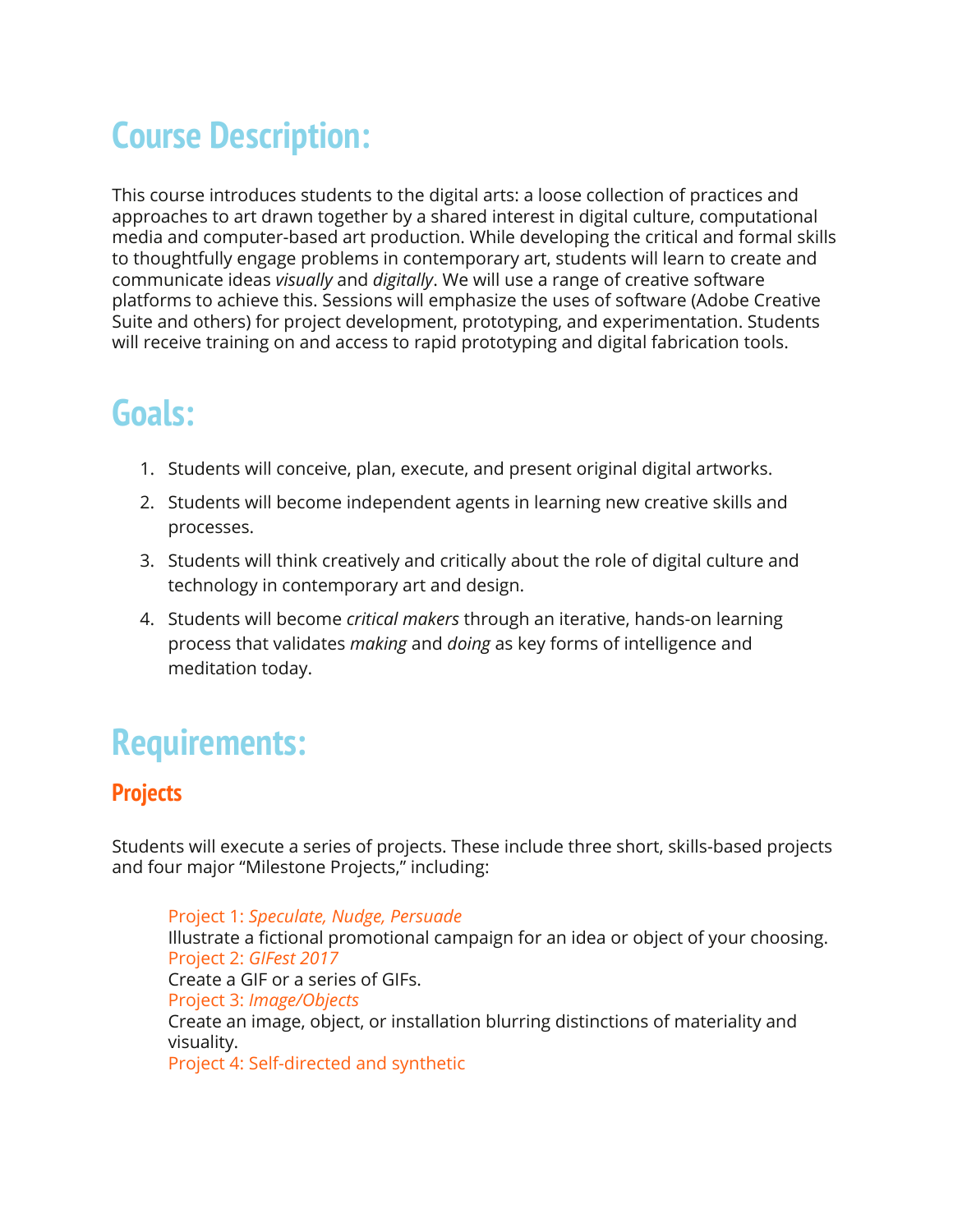Create an original work of art synthesizing the skills, processes, and ideas engaged in this course.

### **Participation**

Active participation throughout this course is necessary for the successful completion of assigned work. Students are expected to maintain sustained and rigorous studio practices throughout the term. In addition to art production, students will encounter reading and research assignments, discussions, and critiques.

Students are expected to be present for all class meetings. **Please email me with at least 24 hours notice if you must miss a class**. Chronic lateness and/or absences will jeopardize your grade. Following 1 late attendance, grades fall 1/4 grade. After 1 absence, each missed session is calculated against your final grade in 1/2-letter increments (I.E. if you miss 2 classes, an "A" grade becomes an "A-"). Students with 3 absences cannot successfully complete this class.

Students will be evaluated based on the following: Participation/attitude, creative/conceptual work, technical dexterity and progress over the term. Participation and attitude grades are calculated for the class **in-aggregate.** Should the a majority of the class fail to make significant progress between sessions, the entire group will be penalized.

### **Statement of Commitment:**

This course is aggressively structured. For every hour spent in class, expect at least two hours of out of class work. Because we move quickly, **late work will not be accepted.**

Please commit to the following this term: Put in the time. Be respectful of both your peers' time and mine. Work your hardest, be self-motivated, learn through trial and failure. Share what you learn and know freely with all. Push yourself beyond your comfort zone. Be brave, adventurous and surprising.

### **Presentations:**

Students will select two artists around whom to craft two 15 minute presentations. Presentation materials - texts, images, links, etc. - will be circulated amongst the class prior to each presentation. These materials will be of high quality and generous in their number. Presentations will be coherently organized and thoughtfully articulated. This is a service both to yourself and to the group. Students may share no more than 2 minutes of a video during presentations. **Students must submit presentation topics/subjects and date proposals for approval by September 14th. Late submissions will not be considered.**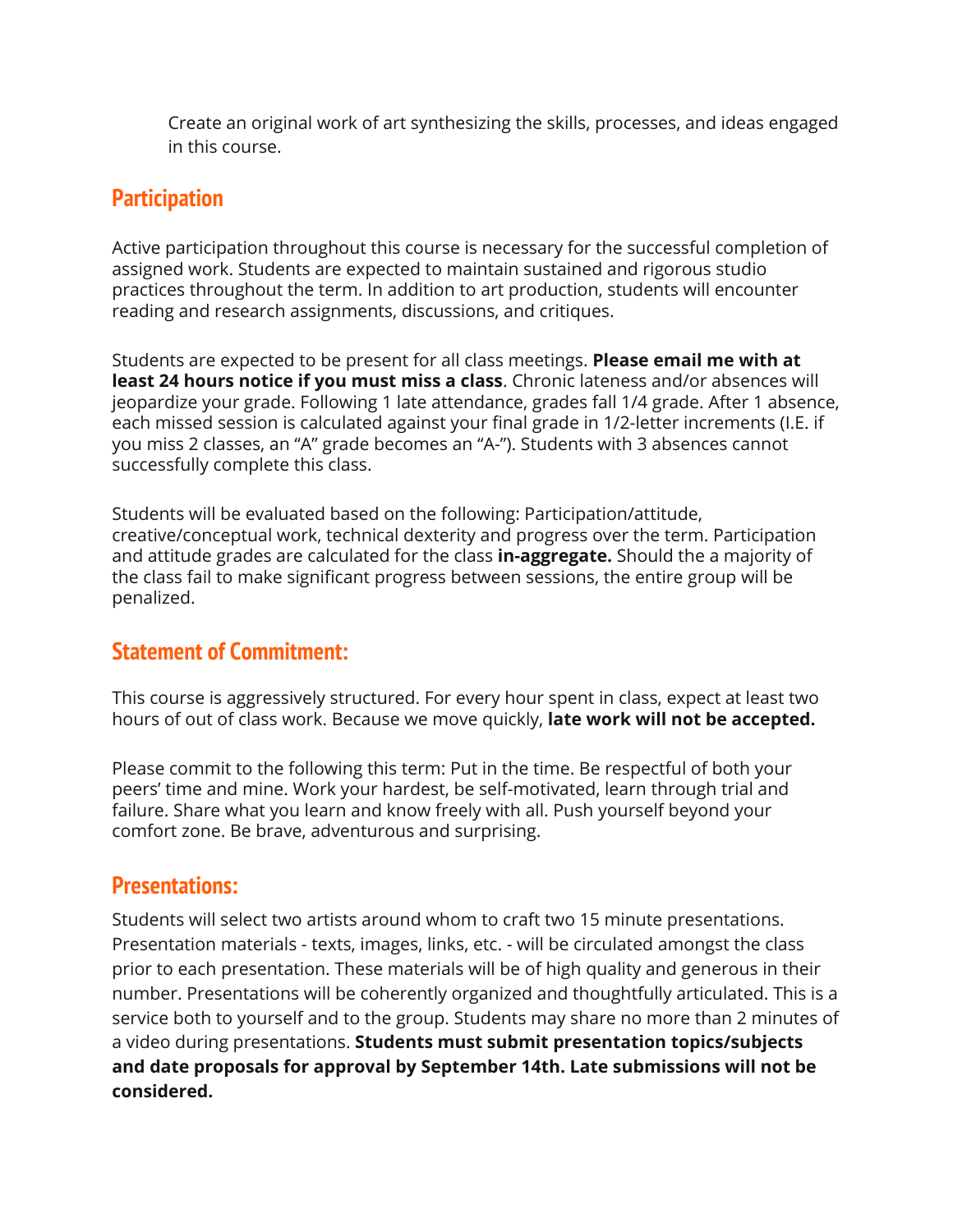

## **Resources:**

#### **Web:**

Rhizome:<http://rhizome.org/> DIS Magazine: <http://dismagazine.com/> BitForms Gallery:<http://www.bitforms.com/> Ars Electronica:<http://www.aec.at/news/> Mute:<http://www.metamute.org/> VVork[:http://www.vvork.com/](http://www.vvork.com/) Vdrome:<http://www.vdrome.org/> Net Art:<http://www.net-art.org/> Elephant Magazine:<https://elephantmag.com/> Eyebeam:<http://eyebeam.org/> eyeo Festival: <http://eyeofestival.com/> FAT (Free Art Technology Lab): <http://fffff.at/about/> Art F City: <http://artfcity.com/> FORM+CODE:<http://formandcode.com/> We Make Money, Not Art:<http://we-make-money-not-art.com/> Leonardo: [International Society for the Arts, Science, and Technology](http://www.leonardo.info/) Moma | Architecture and Design: [here](http://www.moma.org/explore/collection/departments/architecture_design) The New Museum: <http://www.newmuseum.org/> Cooper Hewitt Smithsonian Design Museum:<http://www.cooperhewitt.org/> Creators Project: [http://thecreatorsproject.vice.com/en\\_us](http://thecreatorsproject.vice.com/en_us)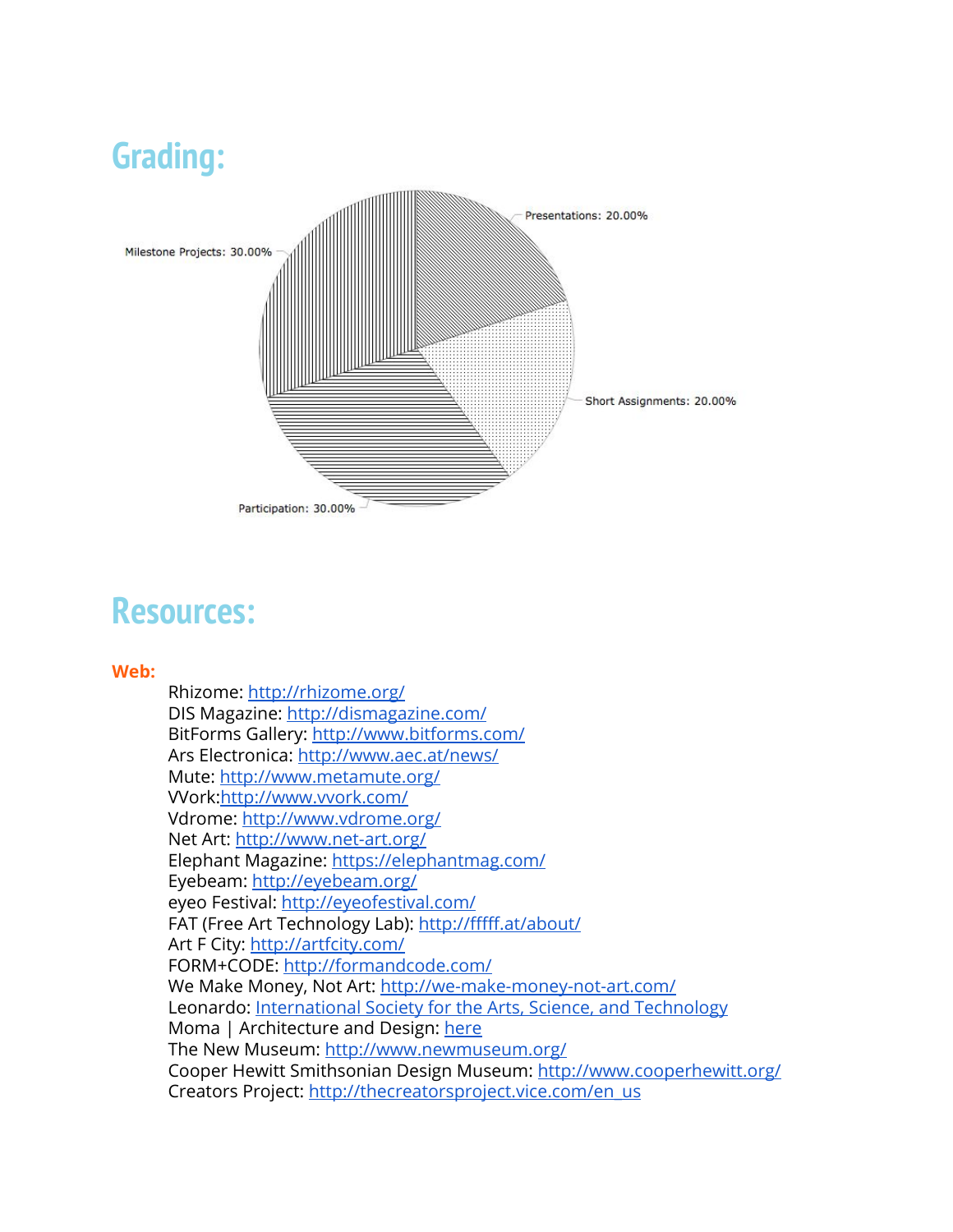#### **People:**

Cory Arcangel Hito Steyerl Jennifer Steinkamp Casey Reas Anthony Antonellis Ignacio Uriarte Molly Soda Angela Washco Jacolby Satterwhite Artie Vierkant Katja Novitskova Jonathan Monaghan Stefanie Posavec Ed Fornieles Erica Scourti Vuk Cosic Eva and Franco Mattes Hasan Elahi Dina Kelberman Zach Blas Young-Hae Chang Heavy Industries Ed Atkins John Maeda Cecile B Evans

Kate Cooper LaTurbo Avedon Lizzie Fitch Constant Dullaart Erica Scourti Sara Ludy Tyler Coburn Amalia Ulman Heather Dewey Hagborg Trevor Paglen Katie Torn James Bridle Alexei Shulgin Olia Lialina Penelope Umbrico Heath Bunting Rafael Rozendaal Petra Cortright Ryan Trecartin - **Sisam** The Yes Men Rafael Lozano Hemmer Jesse Darling Golan Levin Jason Salavon

## **Winter Recess Assignments:**

#### **Read:**

- [Malcolm McCullough:](https://drive.google.com/open?id=0B_E0r7tp8CkzRlNwdDc3SnJMZzg) *[Abstracting Craft](https://drive.google.com/open?id=0B_E0r7tp8CkzRlNwdDc3SnJMZzg)*[: Intro, 1, 7, 9](https://drive.google.com/open?id=0B_E0r7tp8CkzRlNwdDc3SnJMZzg)
- [Vilem Flusser](http://wesleyan.summon.serialssolutions.com/search?utf8=%E2%9C%93&s.q=flusser+shape+of+things#!/search/document?ho=t&l=en&q=flusser%20shape%20of%20things&id=FETCHMERGED-wesleyan_catalog_29198973) *[The Shape of Things: A Philosophy of Design](http://wesleyan.summon.serialssolutions.com/search?utf8=%E2%9C%93&s.q=flusser+shape+of+things#!/search/document?ho=t&l=en&q=flusser%20shape%20of%20things&id=FETCHMERGED-wesleyan_catalog_29198973)*, [Chapters: Non-Thing 1](http://wesleyan.summon.serialssolutions.com/search?utf8=%E2%9C%93&s.q=flusser+shape+of+things#!/search/document?ho=t&l=en&q=flusser%20shape%20of%20things&id=FETCHMERGED-wesleyan_catalog_29198973) [and Non-Thing 2](http://wesleyan.summon.serialssolutions.com/search?utf8=%E2%9C%93&s.q=flusser+shape+of+things#!/search/document?ho=t&l=en&q=flusser%20shape%20of%20things&id=FETCHMERGED-wesleyan_catalog_29198973)
- [Marshall Mcluhan: The medium is the message](https://drive.google.com/open?id=0B_E0r7tp8CkzYXJMc1UyZHpsbjg)
- Paddy Johnson, "A Brief History of Animated GIFs" parts [1,](https://news.artnet.com/art-world/a-brief-history-of-animated-gif-art-part-one-69060) [2](https://news.artnet.com/art-world/a-brief-history-of-animated-gif-art-part-two-78532), [3](https://news.artnet.com/art-world/a-brief-history-of-animated-gif-art-part-three-88928), [4.](https://news.artnet.com/market/a-brief-history-of-animated-gif-art-part-four-104733)
- Dunne and Raby, *Speculative Everything*, [Chapters 1, 5, 9](http://search.ebscohost.com.ezproxy.wesleyan.edu/login.aspx?direct=true&db=e000xna&AN=672907&site=ehost-live&scope=site&ebv=EB&ppid=pp_Cover)

#### **Do:**

- Lynda training: **Photoshop: Masking and Compositing**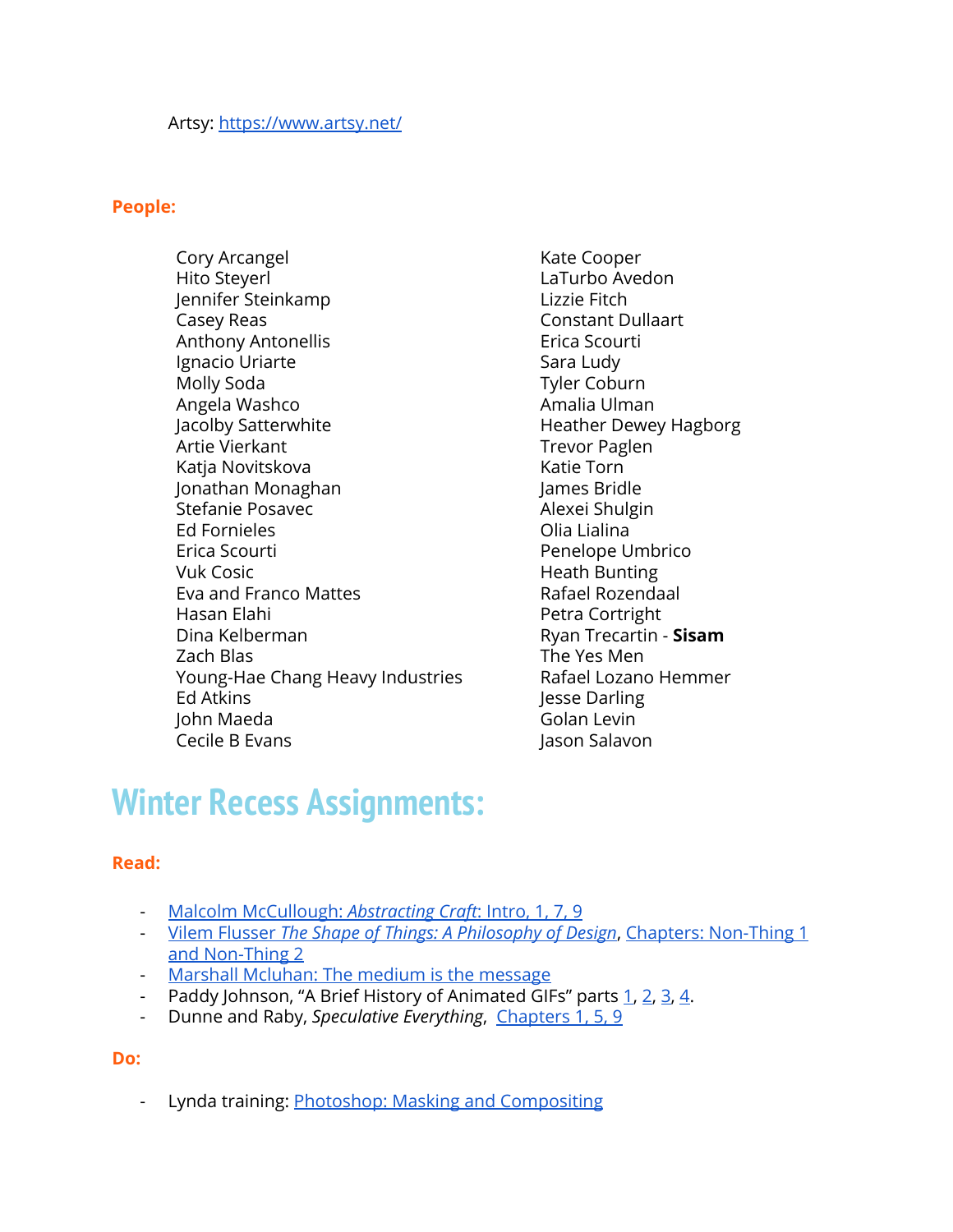- Lynda training: ["Motion Graphics Loops 01".](https://www.lynda.com/After-Effects-tutorials/Motion-Graphics-Loops-01-Photoshop-Techniques/483234-2.html)
- Lynda training: "[Designing and Animating a Mind-Bending Illusion"](https://www.lynda.com/Illustrator-tutorials/Welcome/181882/185761-4.html)
- Lynda training: "[Illustrator: Essential Training"](https://www.lynda.com/Illustrator-tutorials/Illustrator-CC-Essential-Training-2015/370378-2.html)

## **Schedule:**

#### **1/9 Session 1:**

**Intro+Course Overview Lecture:** What are the digital arts? **Reading seminar and lecture:** McCullough

#### **1/9 Session 2:**

**Review:** Photoshop Lecture 1: Pixels, layers, masks, channels **Assignment:** Short Project 1: *Collect+Isolate+Arrange+Combine*

#### **1/10 Session 3:**

**Review:** Short Project 1: *Collect+Isolate+Arrange+Combine* **Lecture:** Photoshop adjustments, actions, and selection

#### **1/10 Session 4:**

**Student Presentations Reading Seminar and lecture:** Dunne and Raby **Assignment:** Milestone 1: *Speculate, Nudge, Persuade*

#### **1/11 Session 5:**

**Work in studio Assignment:** Work on Milestone 1

#### **1/11 Session 6:**

**Student Presentations Work in studio**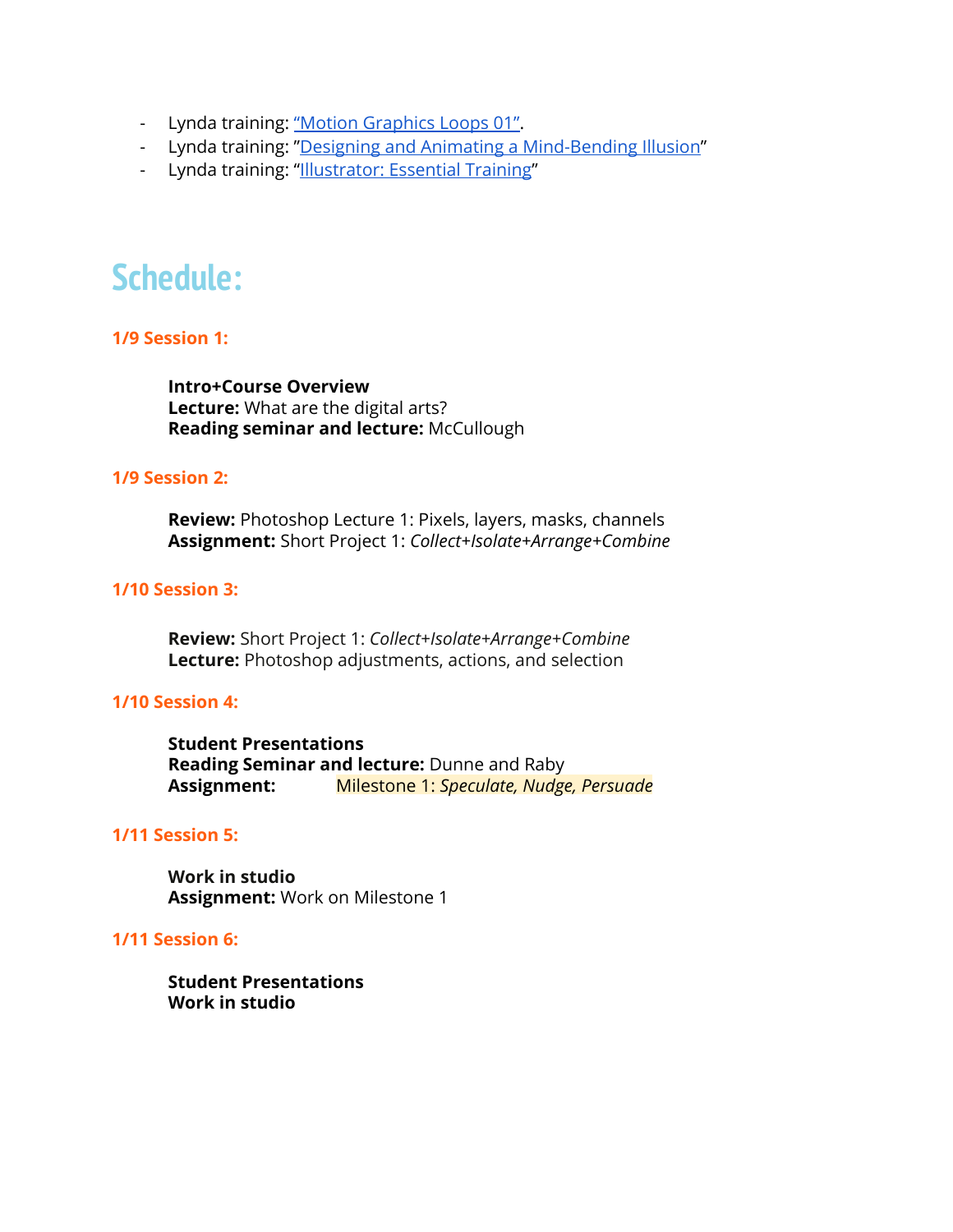#### **1/12 Session 7:**

**Critique 1:** *Speculate, Nudge, Persuade*

#### **1/12 Session 8:**

**Student Presentations Assignment:**  Short Project 2: *Motion*

#### **1/13 Session 9:**

**Review:** Short project 2: *Motion* **Reading Seminar and lecture:** Johnson

#### **1/13 Session 10:**

**Student Presentations Reading Seminar and lecture:** Mcluhan **Assignment:** Milestone 2: *GIFs*

#### **1/16 Session 11:**

**Critique 2:** Milestone 2: *GIFs*

#### **1/16 Session 12:**

**Student Presentations Assignment:** Short Project 3: Vectors

#### **1/17 Session 13:**

**Review:** Short Project 3: Vectors

#### **1/17 Session 14:**

**Student Presentations Reading Seminar and lecture:** Flusser **Assignment:** Milestone 3: *Image/Objects*

#### **1/18 Session 15:**

**Work in studio Assignment:** Work on Milestone 3

#### **1/18 Session 16:**